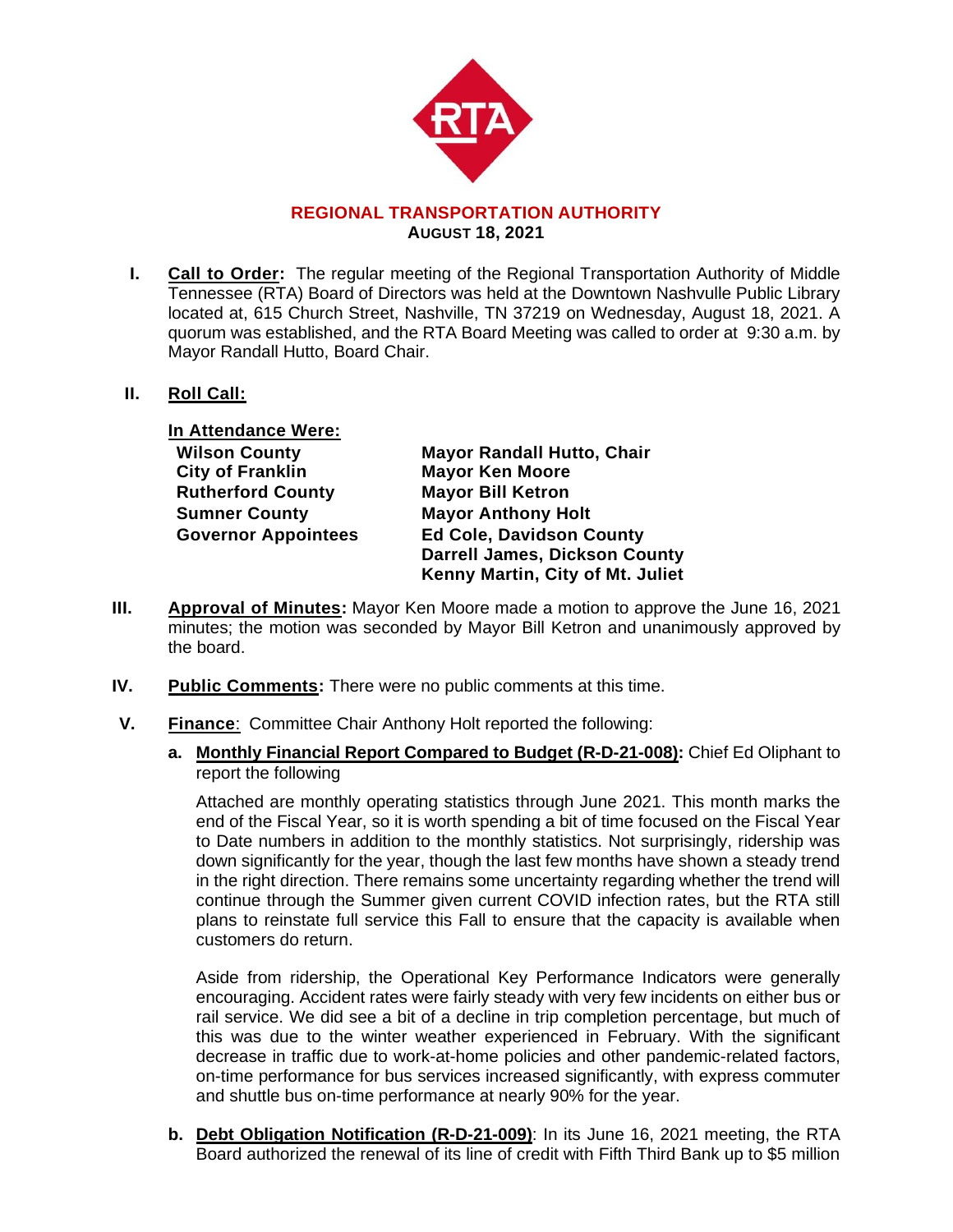effective July 1, 2021. While we continue to reduce the frequency of need to utilize the line, it is difficult to forecast the availability of future federal grant funding. Consequently, we believe it was imperative to renew the line of credit in order to ensure timely cash flow for expenses. RTA uses a portion of its grant funding to pay preventive maintenance operating costs and there are numerous times that the federal government has delayed the release of funding causing the cash flow issues. The State of Tennessee Comptroller's Office also requires any public entity to submit a report of debt obligations to be filed within 45 days of entering into any debt agreement. It must also be presented to the Governing Body of the public entity and be included in a public meeting. A copy of the July 2, 2021 submission is included for your reference.

On July 1, 2021, we entered into a Revolving Credit Promissory Note with Fifth Third Bank for \$5.0 million with an expiration of the note on June 30, 2022. This note is needed to cover our cash flow needs throughout the year. The terms of the loan are as follows:

| Term                 | 1 vear                                                                                                                           |
|----------------------|----------------------------------------------------------------------------------------------------------------------------------|
| <b>Maturity Date</b> | June 30, 2022                                                                                                                    |
| <b>Interest Rate</b> | Variable - LIBOR Rate plus 1.20%                                                                                                 |
| Legal Fee            | \$771 paid to Sherrard Roe Voigt & Harbison, PLC<br>representing Fifth Third                                                     |
| Non-Use Fee          | 7.5 basis points on the daily unused principal amount of<br>the Note, charged quarterly. Maximum fee will not exceed<br>\$3,750. |

As soon as we receive these grant funds, the loan will be paid down to minimize our interest expense.

- **VI. Operations Committee Report:** CEO Bland reported on behalf of Mayor Jerry Kirkman the following items:
	- **a. Monthly Operating Statistics (R-D-21-007)**: CEO Bland reported on the monthly operating statistics report through June 30, 2021.

CEO Bland directed everyone's attention to page 15 of the board book and noted that ridership is certainly on the uptick compared to a year ago with June ridership overall up 56.9%. However, it is still severely depressed, down about 75% compared to June 2019. There were no accidents on either bus or rail in June. As ridership returns, so are traffic, with a bus on-time performance still higher than our historical levels, but down to 88% from over 92% last June.

The year-to-date figures are on page 16. July 2021 took place entirely after the beginning of the pandemic, while FY2020 had 8 normal months before both the pandemic and the March 2020 tornado began to take their toll.

CEO Bland directed everyone's attention to the route-by-route performance on page 21. He said ridership is severely depressed, but there were a couple of surprises, with the Springfield service and Clarksville service rebounding more quickly than others, and you'll notice that the per-trip ridership on the 93 Star-West End Shuttle is carrying more than half of the average number of overall Star passengers, illustrating the prevalence of employees out of the Vanderbilt/Midtown area on this service.

## **VII. Other Business:**

**VIII. CEO's Report:** CEO Bland reported the following: